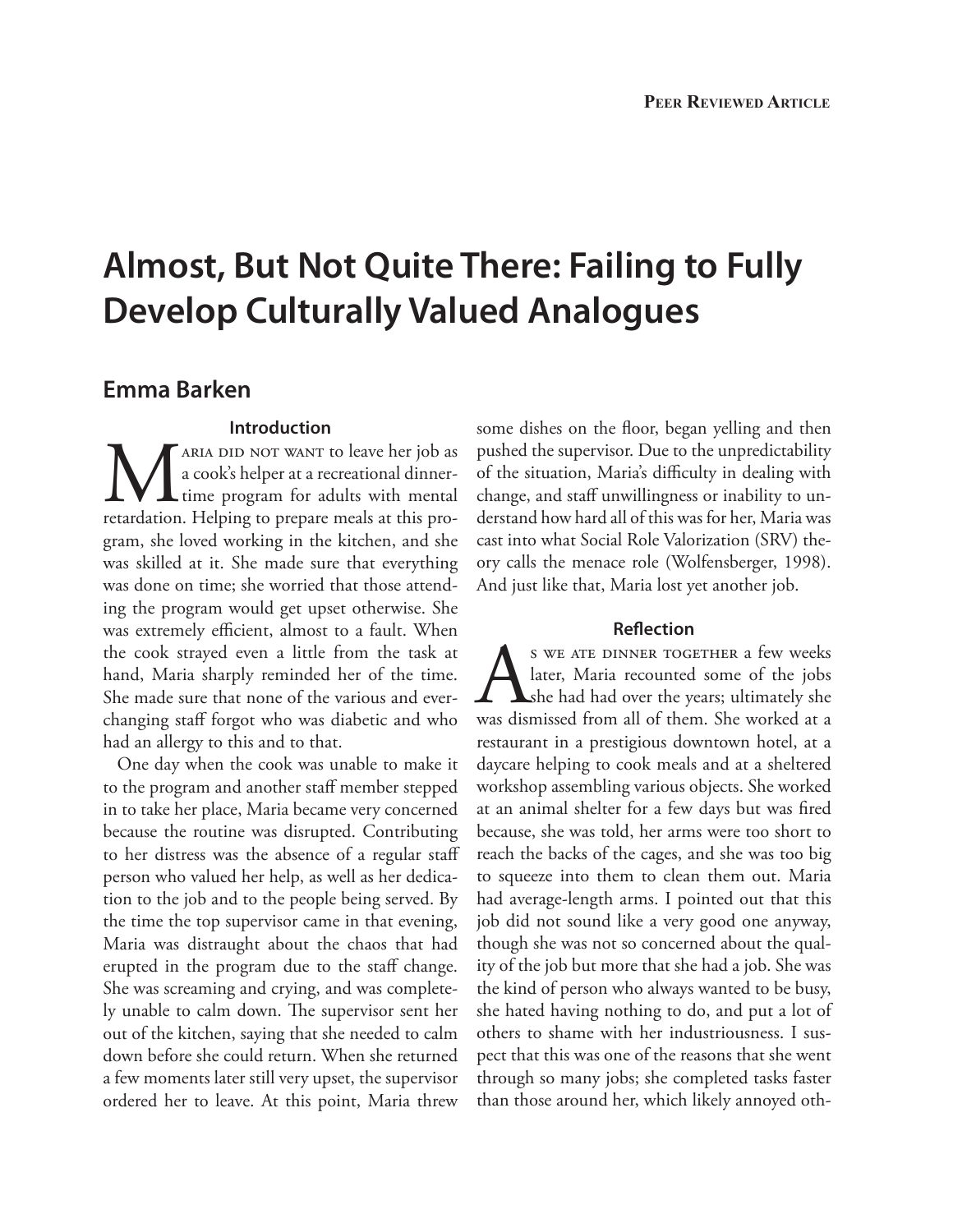ers who would have liked to believe that they were more efficient and smarter than she was. She certainly put me to shame, calling me out when I arrived a few minutes late to work–something she never did.

#### **The Culturally Valued Analogue**

IN EXAMINING AND WRITING ABOUT several of Maria's life experiences, I want to explore the SRV concept of the culturally valued analogue (CVA). According to the PASSING manual, a n examining and writing about several of Maria's life experiences, I want to explore the SRV concept of the culturally valued analogue culturally valued analogue is defined as "a societal practice (a) which can be encountered with at least regular frequency in the valued sector of society, (b) with which most members of the society would be familiar, (c) of which most members of the society would hold positive expectations and images, (d) which constitutes a valued parallel to a practice performed by or with devalued people" (Wolfensberger *&* Thomas, 2007, 30). The CVA is a useful way to think about what might be appropriate for a person in any given situation based on what is done by socially valued people in a similar context. It can be used as a tool to help service agencies structure their support for someone in such a way that it is most likely to be in accord with a normative practice, e.g., developing culturally valued roles, supporting image and competency enhancement, etc.

The CVA is an important component of a number of the ten themes of Social Role Valorization. For example, if one considers the SRV theme of Interpersonal Identification, it is clear that there is an increased likelihood that valued people will identify with a person whose circumstances most closely resemble the culturally valued analogue, and thus will consequently want, and hopefully help to achieve, the good things in life for that person (Wolfensberger, Thomas *&* Caruso, 1996). It is crucial for those who are attempting to create or provide a normative experience for a devalued person to understand just how nuanced culturally valued analogues are. So many components come together to make an experience whole and genuine, and thus a failure to truly appreciate the various elements will likely lead to phony practice. Being surrounded by such illegitimate life experiences exemplifies the wound not only of impoverishment of experience, but also that of having one's life wasted, because that person is not given the opportunity to develop and create a meaningful existence based on practices we all share.

At SRV workshops, participants learn that one could use SRV effectively to cast someone into more *devalued* roles, which would most likely be easier than applying SRV to help enhance or acquire *valued* roles for a devalued person. This could be done consciously, but as we also learn in longer SRV workshops, most often such things happen more unconsciously. For the purposes of this paper I wish to explore this idea in greater detail, using Maria's story to illustrate how roles become convoluted and perverted when the concept of the CVA is not adequately understood and implemented. An agency that does not understand or acknowledge the principle of SRV may, even with good intentions, attempt to develop positively valued roles for their clients, but when crucial aspects of a particular role or of significant role communicators (such as setting, grouping, activity, personal presentation, etc.) are missing, the role itself and others' perceptions of that role can be perverted. When this happens, a potentially valued role will not lead to the good things in life, as the role does not conform to what members of valued society recognize to be the privileges and responsibilities of a given role.

#### **Maria's Background**

CORDING TO SRV THEORY, societal devaluation is "devastating because it creates"<br>and maintains societally devalued classes<br>who systematically receive poor treatment at the valuation is "devastating because it creates and maintains societally devalued classes hands of their fellows in society and at the hands of social structures–including formal, organized human services" (Wolfensberger, 1998, 4-5). The vast majority of Maria's life was controlled by sev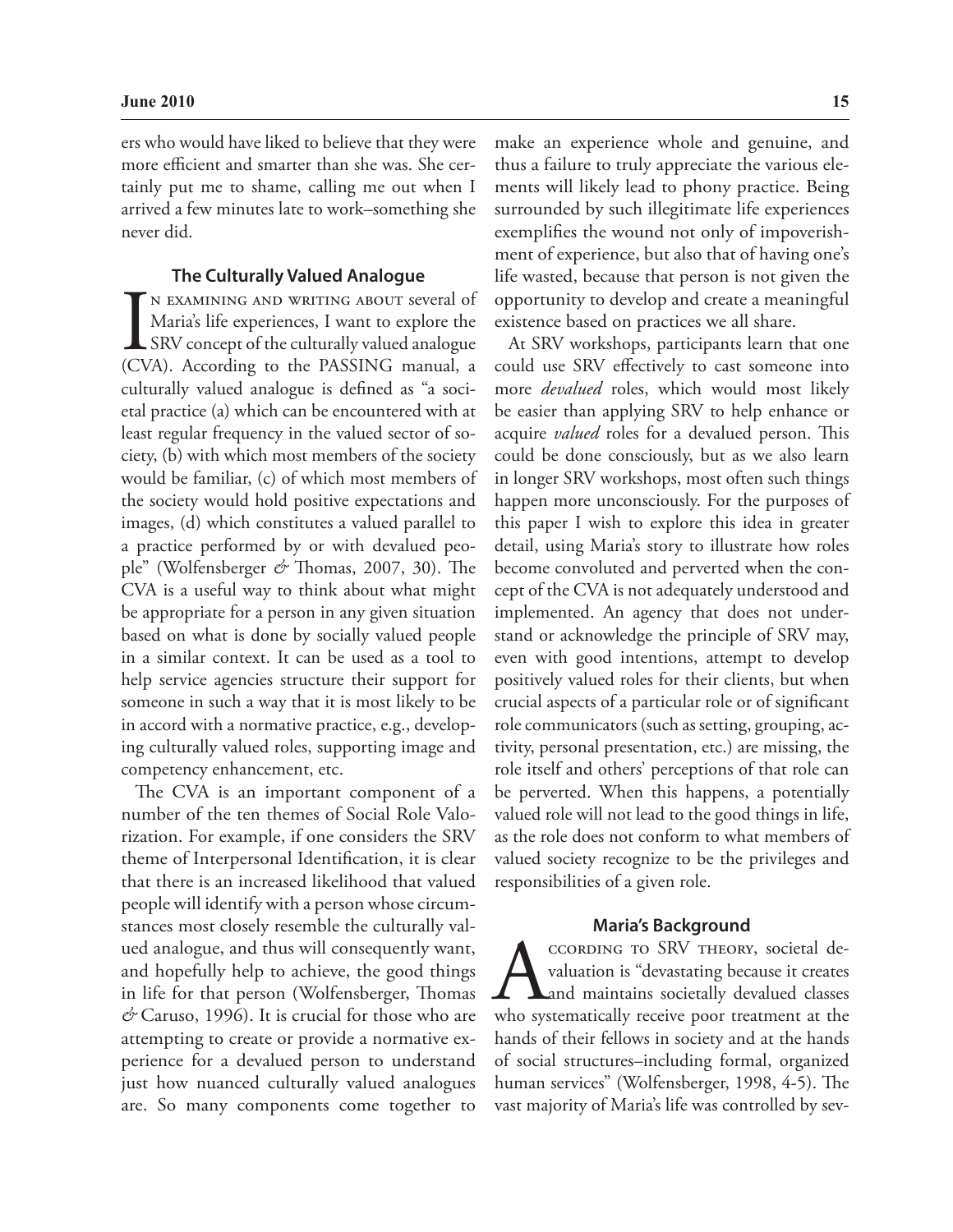eral social workers and a few long-distance family members. Despite having a significant wound, that of the functional impairment of mental retardation, Maria grew up living with her family, attending both the neighbourhood elementary school as well as the high school, and was proud of the fact that she and her two sisters all graduated from the same schools. Maria lived with her parents until they were institutionalized when they were quite elderly. At this point, a human service agency for people with mental retardation became more heavily involved in Maria's life. Previously this agency provided certain respite services and supplied the family with a social worker. With the increasing needs and dependence of Maria's aging parents on human services for their own needs, Maria became more deeply entrenched in this agency. While she had siblings, aunts and uncles, cousins, nieces and nephews scattered throughout Canada, the United States and further, none of them gave Maria the support that she needed at that point. This exemplifies the wounds of distantiation, of a loss of natural or freely-given relationships, and to a certain degree, of abandonment.

Maria's sister continued to manage her financial matters despite her physical distance (eight hours drive), and some members of her family visited a few times a year, yet Maria was not always considered an integral part of the family. Three years ago, one of Maria's sisters died suddenly in Israel. Because of the suddenness of her death, only a few family members traveled to Israel at the time. A year later, according to the Jewish religion, more family traveled to Israel to participate in an unveiling ceremony honouring this woman's life. Maria was not invited to either of these events, despite having a close relationship with this sister. This represented a further wound of rejection by family members. Because of her distantiated relationships with her family, particularly after she stopped living with her parents, Maria was at a greater risk of being cast into devalued roles and was left almost solely in the hands of a large and chaotic human services agency.

#### **Attempts at Attaining Culturally Valued Analogues**

S<sub>pied</sub> RV theory explains that because Maria was mentally retarded in a culture that devalues intellectual impairment, she occupied a low social status and experienced multiple forms of social and societal devaluation (Wolfensberger, 1998). She was largely "rejected, not only by society as a whole but quite often even by [her] own family, neighbours, community, and even by the workers in services that are supposed to assist [her]" (Wolfensberger, 1998, 13). Almost all facets of her life were connected to one human service agency, and because of this, she experienced the wound of loss of control and freedom. It was through a human service agency that I met Maria. While the concepts of the culturally valued analogue and Social Role Valorization were almost certainly not understood by this agency, there were some efforts made by the agency to assist those served to achieve positive valued roles. These efforts included recognizing the importance of having a job, a roommate, friends and a summer vacation. To varying degrees these were part of Maria's life. I wish to discuss how each of these aspects, which could and should have led to more socially valued roles and a better life, became perverted, muddled and mystified.

#### **Employment**

**I OPENED THIS ARTICLE by describing part of Maria's employment history. Here I will examine her last job and how it failed to meet the requirements of the CVA of work, which** Maria's employment history. Here I will examine her last job and how it failed to meet the requirements of the CVA of work, which meant that Maria did not benefit from the good things in life that derive from the valued role of employee. When most people think of what being an employee entails, they might think of the money one makes as an employee, of the responsibilities or duties that are taken on by the worker, of the authority one gains from having a job, of being part of a group of co-workers, and so on. At the recreational dinner-time program mentioned in the introduction, Maria had responsibilities in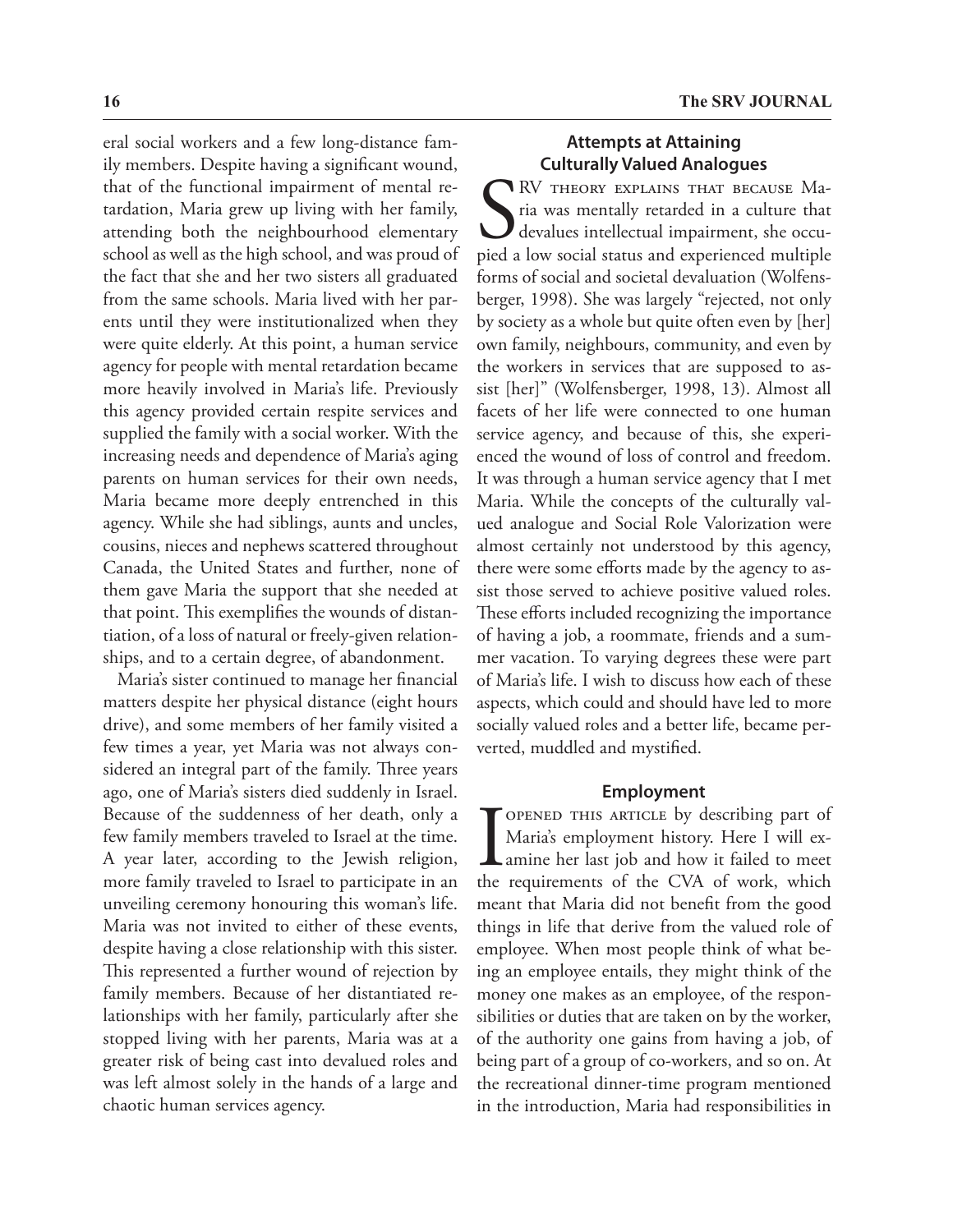the kitchen. She had certain tasks that she was required to do every time she worked. She was also called a staff member, and when there was a staff table at meal times, she sat at it.

Yet her role as staff was compromised by several pertinent factors. She was not paid for her work, unlike other staff. Despite other staff at the program advocating that she get paid, those who controlled her life did not support the idea. To the contrary, Maria had to pay to attend the program, as did the other clients. Maria also hung her coat where the clients did–in lockers, instead of on the coat rack in the kitchen, where all the other staff hung their coats. She left when the other clients did and not an hour later when the staff did. She was never offered a ride home with the other staff, even though we drove right past her house. She did not have keys to the locked doors at the program, something all the other staff members had, despite the fact that some of them frequently forgot to bring them. So while Maria was called a staff member, in many ways she was not treated as one. Many of the other role communicators sent the message that she was in the client role. There was a confusing, haphazard, blurring of her role, making it somewhere between that of client and of staff person.

There are several important points to draw from these examples. While Maria's job role was far from perfect, it was still a valued role that afforded her certain privileges that she otherwise would not have had. She was not paid for her work, which is typically of integral importance within this role. Yet, as Wolfensberger explains, "even where the valued work role does not bring payment, a great deal of valued status and other benefits can thereby be achieved nonetheless" (Wolfensberger, 1998, 60). Despite filling some aspects of the work role, however, Maria experienced both physical and social distancing from the other staff. The hours that she worked, and the ways in which she interacted with other staff members, indicated that she was not fully accepted as a co-worker. These forms of (subtle) rejection diluted the potential access to

the good things of life that Maria could have had through a stronger work role.

#### **Roommate**

URING THE TIME I KNEW MARIA, she always lived with a woman whom she called a roommate, despite many aspects of this relationship that are not usually understood always lived with a woman whom she called a roommate, despite many aspects of this relationship that are not usually understood to be part of this role. The roommate role is one that requires complementarity, meaning that you have to have a roommate to be a roommate. The term "roommate" conjures up ideas such as shared space, shared rent, shared 'stuff' and often shared time. All of these characteristics comprise some of the privileges and responsibilities that derive from being a roommate in the valued world. Comparing these few features of the CVA of a roommate to Maria's situation reveals some major discrepancies. Maria's roommate was paid by the agency to live with her, instead of contributing to the cost of the apartment as is usual. Maria's family owned the apartment and paid for it. Typically this kind of disparity might mean that the person paying the rent would have certain extra privileges. This was not the case here, as the roommate's room had a balcony off of it that Maria could not access. Also inaccessible were the answering machine and a computer, as both were in the roommate's room. Maria did not feel comfortable inviting friends over for fear of disrupting her roommate. These concerns were not unfounded: in the past, the agency and the roommate decided that one of her friends was not to come to the apartment anymore because it was disruptive to the roommate's studying. The roommate was almost always said to be studying; it was the reason given for the living room being a bad place to watch television or to spend time in at all after a certain hour. In terms of shared time, almost any time that these two spent together was expected in conjunction with the "job" of being Maria's roommate; their twice weekly "work outs" at the gym was one of them. Maria frequently said she felt very lonely, and that spending so much time alone made her feel like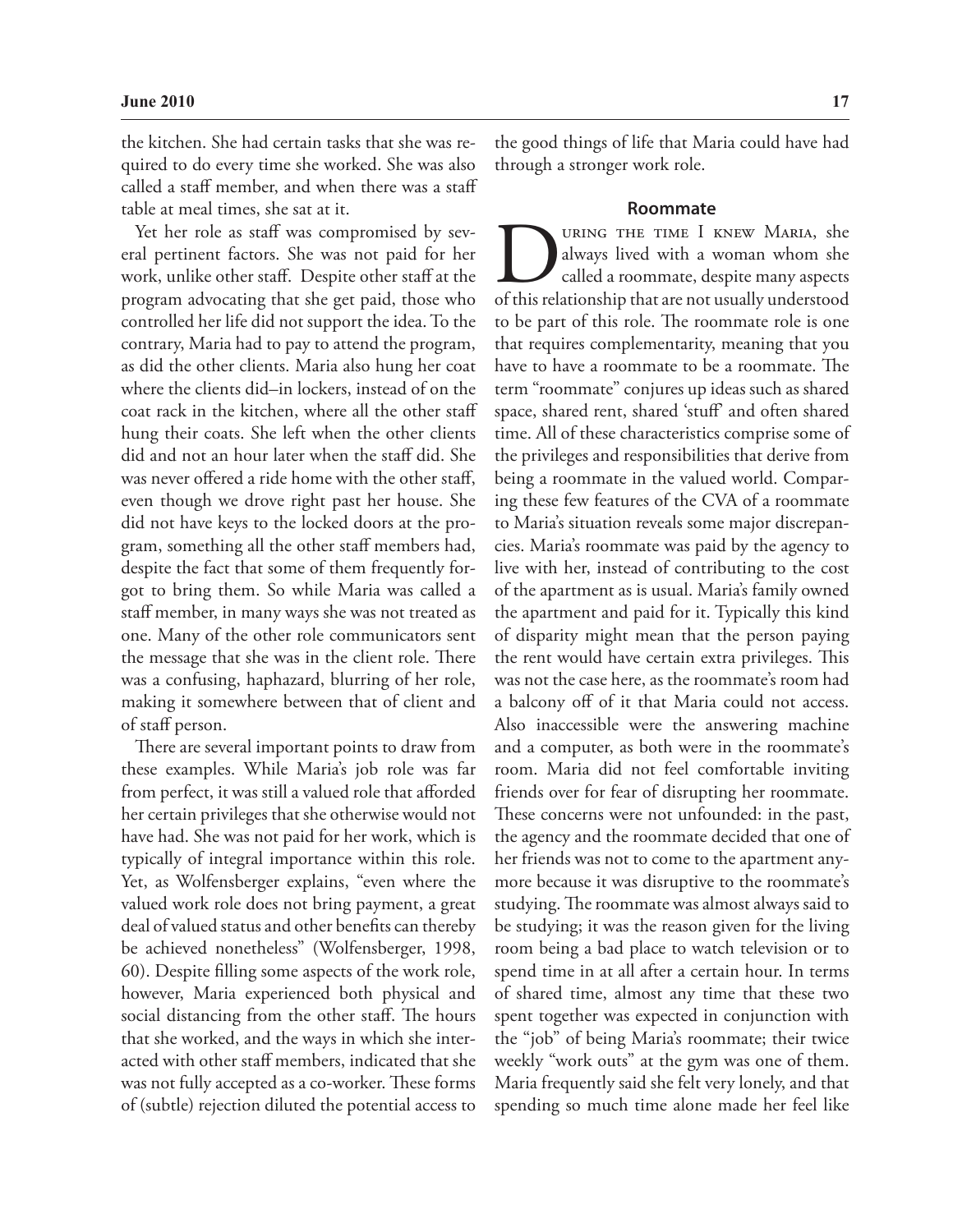she was going crazy. Yet living semi-autonomously was deemed a good thing by those who controlled her life. This was clearly not how she felt; she said on numerous occasions that she liked to stay as busy as possible and that she was not the kind of person who was meant to live alone.

Maria's role as a roommate and the following discussion about the friend role point to some of the bad things that typically get done to devalued people. Despite the supposed good things that are usually associated with having roommates and friends, for a devalued person, these relationships do not always follow the same model. For most people, natural relationships lead the way to having a roommate or having friends, yet for Maria these relationships were filled by people who were recruited and/or paid to fill these roles. This contributed to the reality that Maria did not truly fill the valued roles of roommate or of friend (as described in the next section): the CVA of these roles is quite unlike what she experienced. She thus had virtually no chance of gaining access to the good things of life through these roles.

#### **Friendship**

TRUE FRIENDS IN MARIA'S LIFE were few.<br>Most were people that she had worked<br>with and that had some position of au-<br>thority over her, including myself. One of her Most were people that she had worked with and that had some position of authority over her, including myself. One of her friends was told not to come over any more, for fear of disturbing the roommate. The role of friend was further distorted for Maria by her participation in a program run through a local university that matched disabled adults with university students, with the stated goal of developing a relationship by regular visits with each other. This program only ran during the school year, so the matches were only expected to be "friends" for 8 months. While for many people, participating in the program created an important connection as it allowed them to have someone to go out with on a regular basis, this did not change the fact that the program perverted the role of friend. The level of human service control held by the program

organizers meant that the CVA for a friend was violated to a significant degree through this program. True friendships are not orchestrated and controlled by a service agency. Volunteer hours are not accumulated by a friend. The two parties participating in a friendship generally have equal standing, or at least a level of respect for the other that is not possible when one is "matched" and has assigned visiting times. There is a high degree of human service control in these scenarios that are not normative in friendships that valued people have with each other. These matches did not tend to last for a long time, and they were often not very stable, as the lives of many of the student volunteers were hectic and subject to change. While a friendship match of this nature may represent some of the things on which friendship is built, such as going out, conversation and fun, it is severely lacking in other ways, including having someone to depend on when times are tough, having someone who knows you well, and having shared values or experiences. It is exceedingly difficult to develop meaningful or merely longlasting relationships through controlled and regulated programs such as this which do not match the CVA. Instead, the wound of relationship discontinuity is likely, and even more rejection can be expected. This was true for Maria, who enjoyed having someone to go out with on the weekends, but did not look forward to April when her match for that year left to go back to her hometown for the summer.

#### **Vacation**

INALLY, FOR MARIA the culturally valued activity of taking a vacation was perverted by the human service agency that controlled her life. Every summer, the agency organized twotivity of taking a vacation was perverted by the human service agency that controlled her life. Every summer, the agency organized twoweek vacations where 8-12 disabled adults were grouped together, assigned two staff and sent on vacation to a different city or to a cottage. For many these two weeks were eagerly anticipated for the whole year; it was a frequent topic of discussion for the clients of the agency. While Maria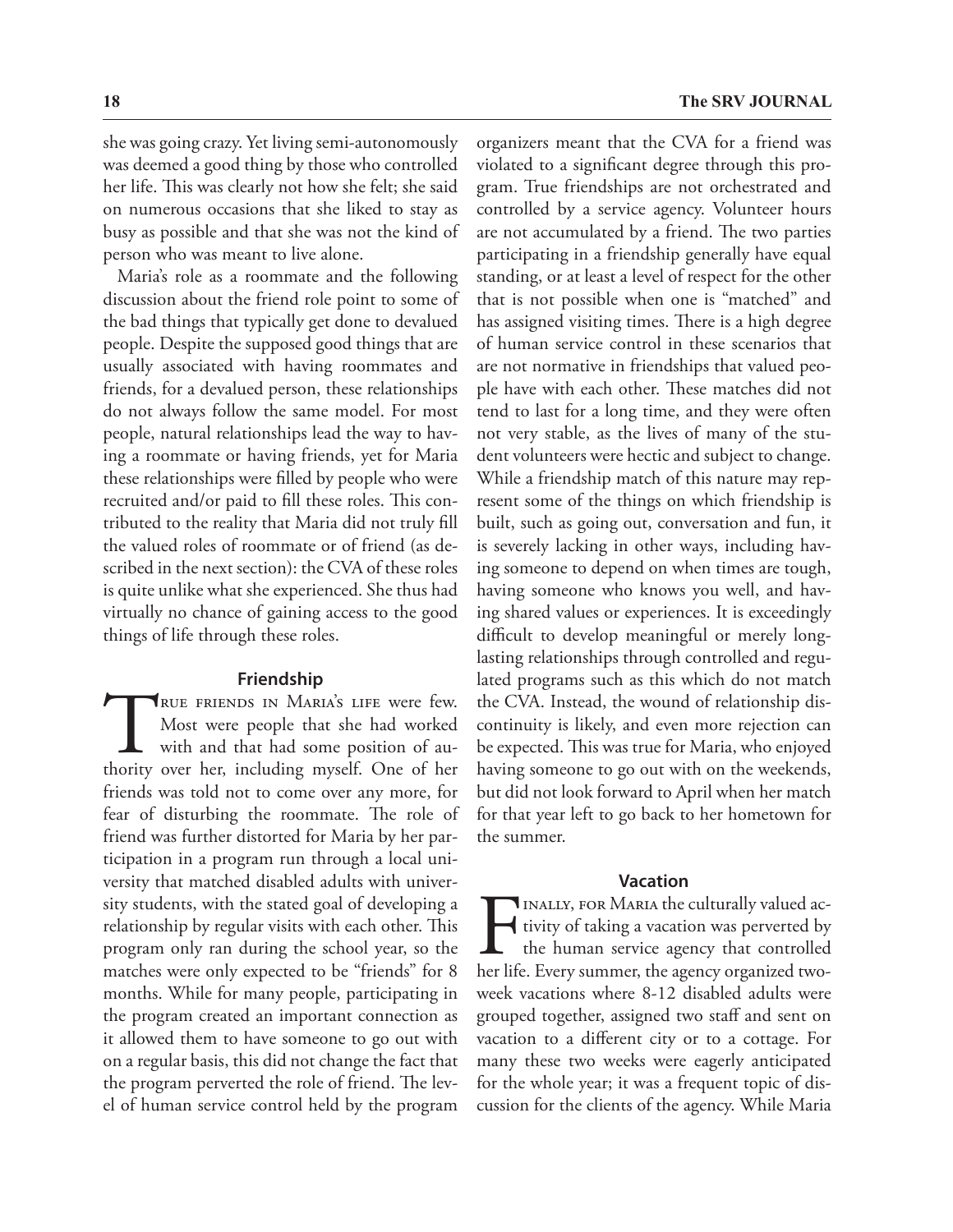used to go on these vacations, thus occupying the valued role of vacationer, she was not permitted to do so for the past few years. The last time that she went on one of these vacations, she acted aggressively toward a staff person. Instead, for two weeks each summer, she did what the service provider called "in-town vacations." This consisted of day trips in the city for part of the time while the other service recipients were away. Each morning, the "in-town vacationers" met at a day program site in the basement of a hospital, and then the group went on to do different activities both at the hospital location and in the city. The activities ranged from attending local festivals or visiting museums to going for a walk or baking cookies. For Maria this was clearly not the activity of vacationing. She lived in the same city all her life, attended the same festivals and went to the same museums. A walk in a familiar neighbourhood or baking cookies was not her idea of a vacation. She was not in the role of vacationer when she attended the "in-town" vacations.

Maria complained on numerous occasions that for her (as for all of us) a vacation, or being in the role of vacationer or tourist, meant getting out of one's home city and perhaps going somewhere one had not been before. She cited going on a long car or train ride, and sleeping at a hotel or in a different bed, as two examples of things that encompassed a true vacation. It was especially hard for her to stay in the city as most of those around her acquired the role of vacationer, and got to leave the city for their vacations; yet when she complained about her situation, staff reminded her why she no longer went on vacations, making her situation a kind of on-going punishment for something she did quite a while ago. The wounds of rejection and of impoverishment of experience became even more deeply ingrained with every passing year that she was shut out from this opportunity. While Maria was by no means satisfied with her "in-town vacation," she still preferred to attend this program to being alone. Calling these two weeks a vacation was dishonest; it confounded

the CVA of a vacation. Because her "vacation" was not a true one, she was not accorded the valued role of vacationer either by herself or by second and third parties, and did not have greater access to the good things of life.

#### **Conclusion**

LL OF THE SITUATIONS discussed above illustrate how facets of normal life are so often overwhelmingly distorted for a socially devalued person, particularly clients of illustrate how facets of normal life are so often overwhelmingly distorted for a human service agencies, in such a way that they barely resemble the culturally valued analogue. It is worth noting that culturally valued analogues may appear to be a relatively simple way to create a meaningful experience for a devalued person, yet in reality there are countless aspects of any given CVA that must be adhered to if one wishes to craft a legitimate analogue. In most of the instances discussed above, the human service agency did not adhere to many or most aspects of the CVA. As a tool, the CVA is just as useful for family members, friends and typical citizens. For Maria her previous job, her roommate, her 'connections' through the friendship matching program and her vacation merely paid lip-service to the true meaning of these notions. The roles of employee, roommate, friend and vacationer were deeply tainted to the point where no one could honestly say that she filled any of these roles.

With a deeper understanding and commitment to the notion of the CVA on the part of not only the service agency, but also her family, friends and others in her life, Maria could have had access to more of the good things in life through these roles. As SRV claims, one is more likely to have the good things in life with valued roles. The human service version (or more accurately, perversion) of such roles meant that Maria did not have access to the good things of life, and was further wounded because of a lack of vision on the part of the human service agency to think deeply about what constitutes work, home, friend relationships and vacations.  $\mathcal{O}$